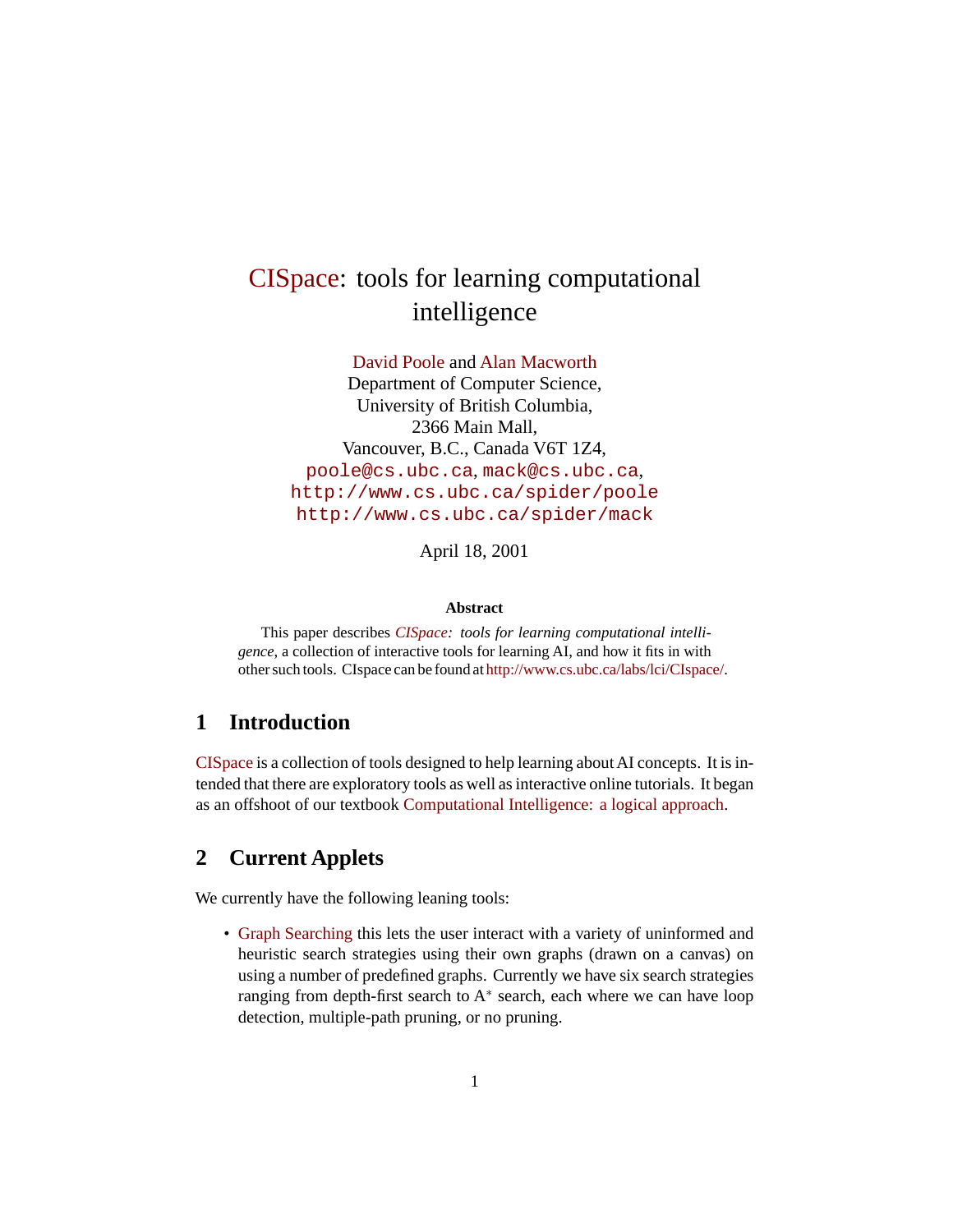- [Constraint Satisfaction via Arc Consistency](http://www.cs.ubc.ca/labs/lci/CIspace/csp.html) for solving constraint satisfaction problems. The user can interactively or automatically prune domains via arc consistency or can split domains.
- [Hill Climbing](http://www.cs.ubc.ca/labs/lci/CIspace/hill.html) for solving constraint satisfaction problems using local search techniques. This uses the same graph representation as the arc consistency applet. It lets us have random restarts, choose heuristics to decide which variable to select next and which value to select for it. We can plot how the number of unsatisfied edges changes through a single run of the hill climbing algorithm, as well as plot the run time distribution of a number of runs.
- [Neural Network](http://www.cs.ubc.ca/labs/lci/CIspace/neural.html) for training a neural network. This lets us design the network and train it on some data. We can plot how the total error evolves for each step of the gradient descent. Once trained we can view the parameters and try it on new examples.
- [Belief network](http://www.cs.ubc.ca/labs/lci/CIspace/bayes.html) that lets the user build and query a belief network (Bayesian network).
- [Robot Control](http://www.cs.ubc.ca/labs/lci/CIspace/robot.html) that lets us design and/or modify a hierarchical controller for a simple robot. It uses a logic programming language to specify the controller. You can watch how the controller works in a 2-D environment that can be changed dynamically.
- [CILog](http://www.cs.ubc.ca/spider/poole/ci/code/cilog/cilog_man.html) is a simple logic programming system. Unlike the other learning tools, this is written in Prolog and does not run as an applet. It can be sen as pure Prolog, with declarative debugging and expert-system faculities (why, how, whynot, ask-the-user, etc). It also allows for negation as failure, consistencybased diagnosis, and abduction (although the current form does not work with both negation as failure and assumables).

We are also expanding these to be part of a collection of interactive tutorials. As a first prototype see: <http://www.cs.ubc.ca/spider/poole/ci/test/csp/csp.html>. The aim is that we have interactive tutorials for a number of topics. One of the reasons for the interactive tutorials is that different students have different learning styles; some student like free-form interactive environments, while others get lost in them. Some like to be explained everything from the bottom up, but others are too impatient. We are planning on developing various ways to teach the material so that we can cater to various learning styles (and to eventually do research on different learning styles and how to present material to each person in a way that is appropriate for them).